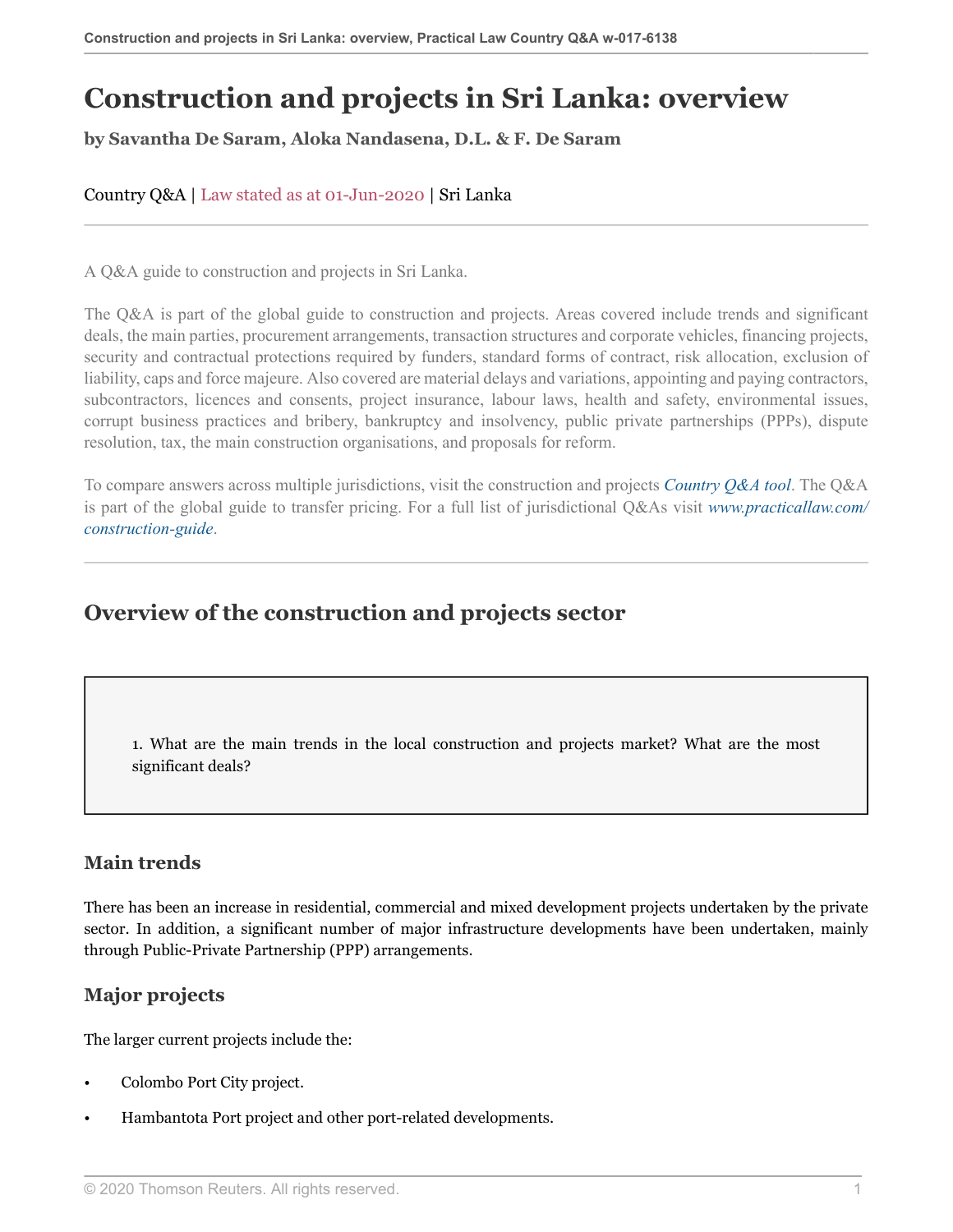- Western Region Light Rail Transit (LRT) PPP project in Colombo.
- Kerawalapitiya Combined Cycle power plant.
- ITC Colombo One Hotel and Residencies.
- Grand Hyatt Colombo.
- Altair Sri Lanka luxury apartments and condominiums.

### **Procurement arrangements**

2. Which are the most common procurement arrangements if the main parties are local? Are these arrangements different if some or all of the main parties are international contractors or consultants?

Private sector construction works are commonly procured through build-only contracts, design and build contracts, turnkey contracts and other similar standard form construction contracts.

The procurement arrangements of the public sector must be carried out in accordance with the 2006 Procurement Guidelines on Goods and Works (2006 Procurement Guidelines), which permits the procuring entity to enter into works contracts for construction, repair, decoration, refurbishment, restoration, maintenance and so on of buildings, infrastructure, civil works structures and other associated activities.

Infrastructure projects based on PPP models, such as Build Own Operate (BOO), Build Operate Transfer (BOT), Build Own Operate Transfer (BOOT), must be undertaken in accordance with the Procurement Guidelines for Private Sector Infrastructure Projects 1998 (1998 Procurement Guidelines). The main contractual document in such PPP projects will be the Concession Agreement.

### **Transaction structures**

3. What transaction structures and corporate vehicles are most commonly used in both local and international projects?

### **Local projects**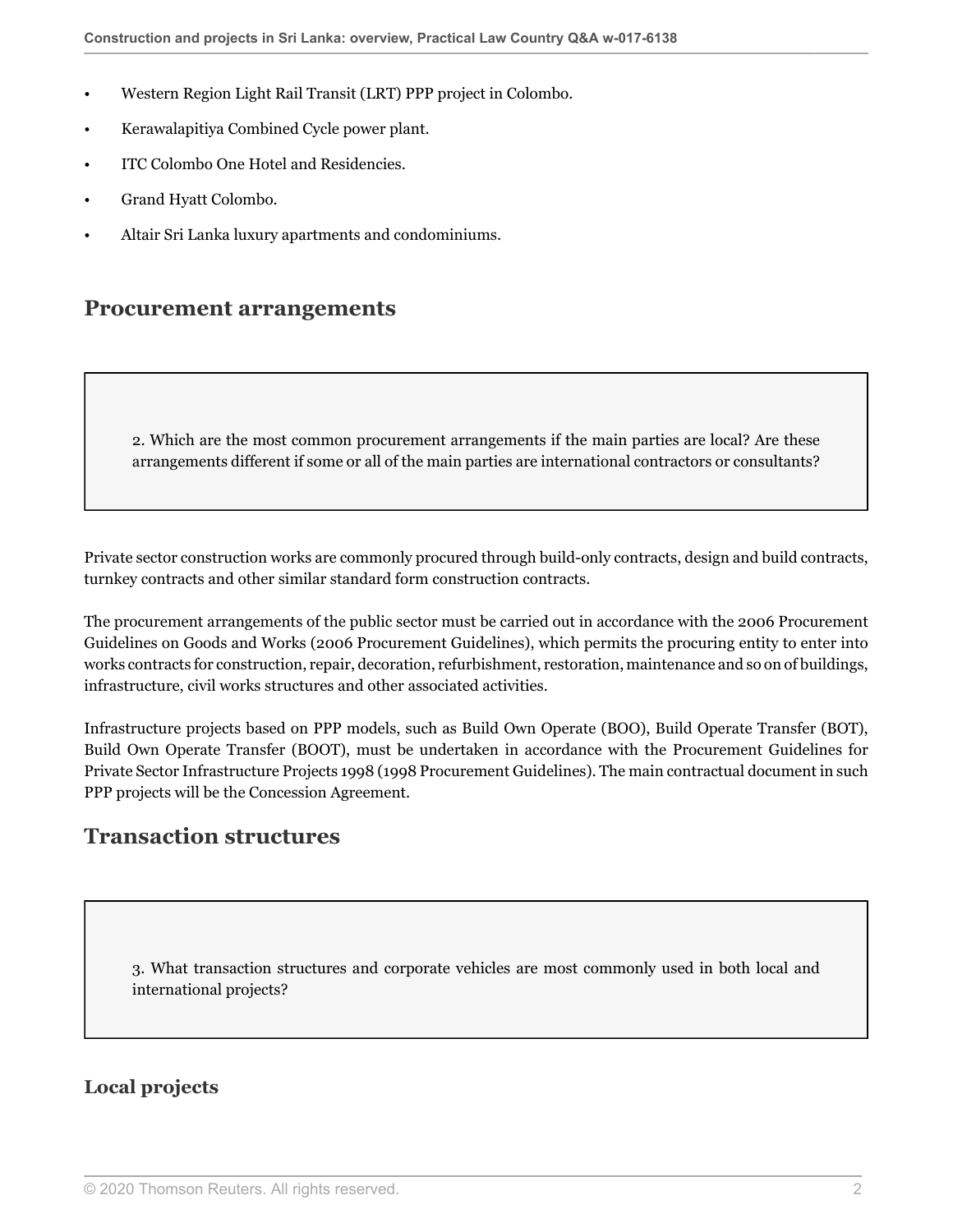Private sector construction projects adopt transaction structures in the form of joint ventures, consortia or commercial partnerships and the most common corporate vehicles are private limited liability companies.

In the authors' experience, all large-scale works and projects are undertaken by project companies in the form of private limited liability companies. Projects awarded to joint ventures and consortia catering to the public sector are required to establish a presence in Sri Lanka.

### **International projects**

International construction projects typically maintain a local presence by means of a limited liability company.

### **Finance**

4. How are projects financed? How do arrangements differ for major international projects?

Private sector projects are most often financed by debt and equity, issue of debentures, development banks and export credit agency loans.

Public sector projects are frequently financed by way of private funding and international donor funding from the IMF, ADB and other similar granting organisations.

### **Security and contractual protections**

5. What forms of security and contractual protections do funders typically require to protect their investments?

### **Security**

Security arrangements of the private sector usually take the form of a mortgage or lien over project assets, including the project site and will be subject to the Foreign Exchange Act No. 12 of 2017 (FEA) and regulations issued under it and the Land (Restrictions on Alienation) Act No. 38 of 2014 as amended (LRA Act) where the security is being provided to a foreign lender.

In public sector projects, it is common to obtain long-term debt funding from foreign lenders, where security is provided over the assets of the project company and project payment streams, subject to applicable restrictions under the FEA and the LRA Act.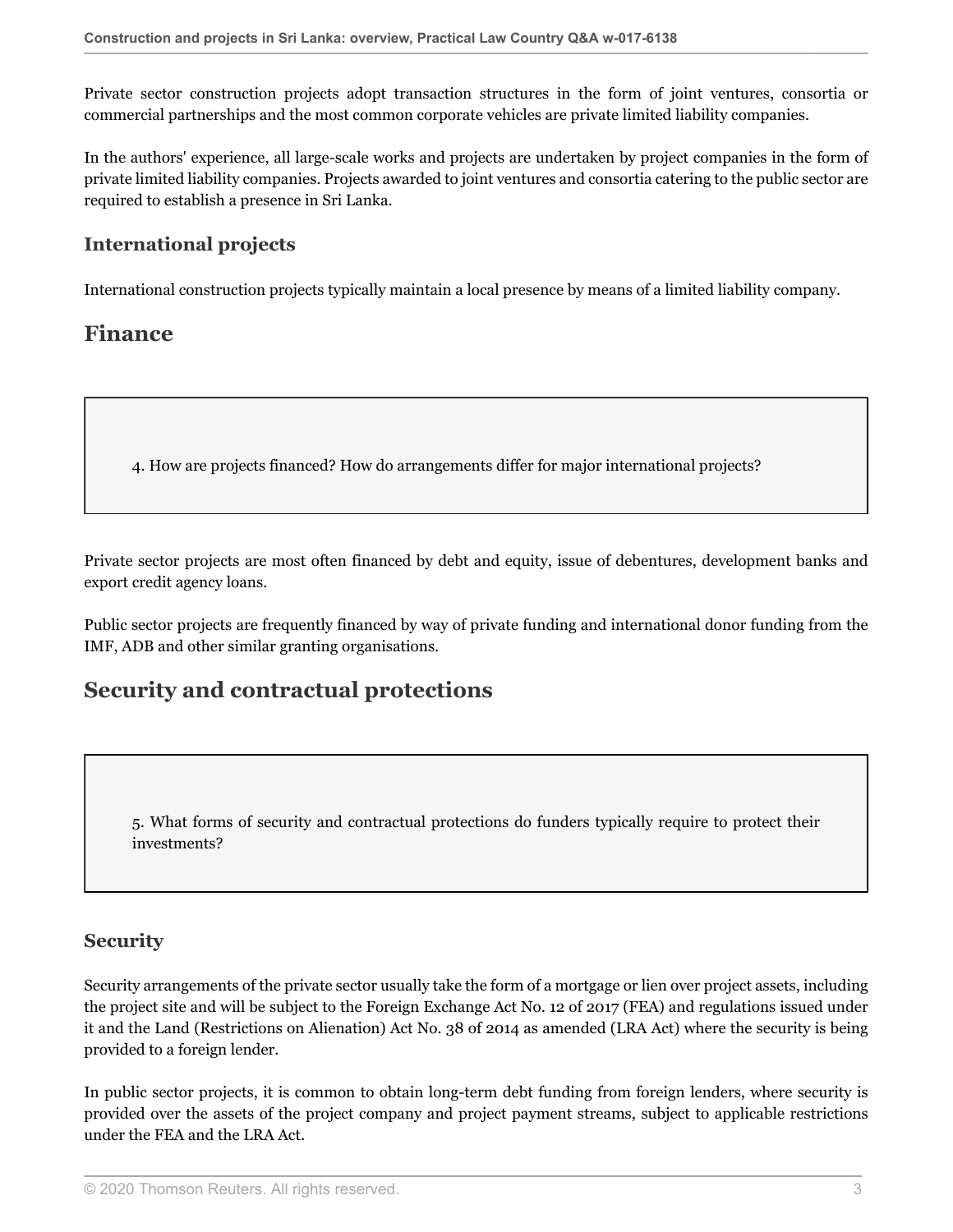### **Contractual**

Common contractual protections used by both public and private sector projects are:

- Performance bonds and guarantees provided under the contracts.
- Collateral warranties to mitigate defaults along with other representations and warranties.

In public sector projects, the lenders also generally require the rights to step in and take over a project on default by the project company. This requires the project contract to be transferred to the lender (or his nominee) as set out in the project contract and/or a Direct Contract entered into by the public authority, the project company and the lender. Project contract may also require the Government of Sri Lanka (GoSL) not to unreasonably withhold consent to assign a project contract to a third party where the proposed assignee has the requisite expertise, experience and financial stability.

### **Standard forms of contracts**

<span id="page-3-0"></span>6. What standard forms of contracts are used for both local and international projects? Which organisations publish them?

### **Local projects**

The Construction Industry Development Act No. 33 of 2014 (CID Act) provides that the standard documents of the Construction Industry Development Authority (CIDA), generally known as ICTAD contracts (under CIDA's predecessor's name, the Institute of Corporation Training and Development (ICTAD)), must be used to carry out works defined as Identified Construction Works under the CID Act.

Identified Constructions Works are:

- Buildings, structures, or land which consists of facilities and amenities for public use exceeding LKR10 million in value or any higher value prescribed by the Minister in charge of construction, from time to time.
- All buildings, structures or land which need approval of environmental, geological and cultural heritage regulatory bodies (excluding any private residential building constructed for the personal use of any private owner).

ICTAD contracts are largely based on the International Federation of Consulting Engineers (FIDIC) rules.

### **International projects**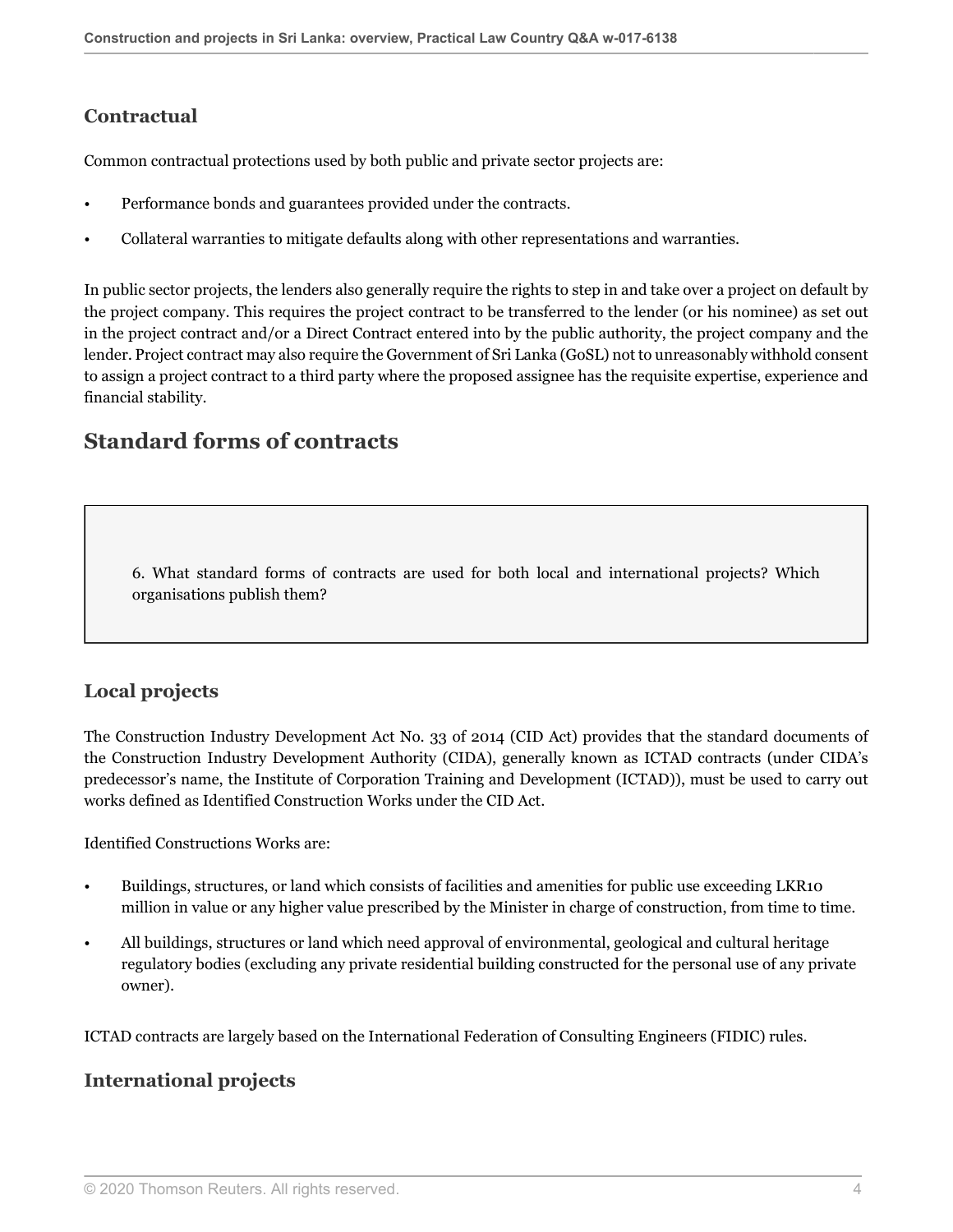International projects in the public sector which are fully or partially financed by funding agencies such as the World Bank, Japan International Cooperation Agency (JICA), Asian Development Bank (ADB) and/or the Swedish International Development Cooperation Agency (SIDA) must comply with the requirements imposed by the respective funding agency and often **use** FIDIC forms.

### **Contractual issues**

### **Contractors' risks**

7. What risks are typically allocated to the contractor? How are these risks offset or managed?

The most notable risks typically allocated to the contractor are:

- Material delays and additional costs arising from these.
- Shortage of manpower.
- Trade union strikes.
- Risks posed by equipment, materials and/or temporary works brought on to or carried on at the project site.
- Ensuring all work undertaken by the contractor is conducted in compliance with the legal requirements of the jurisdiction.
- Unforeseen works to be undertaken.

There are no key variations between local and international projects.

Risks can be offset or managed contractually by adopting suitable pricing strategies.

Risks arising under public sector construction contracts are addressed under the relevant project contract and the project company is usually required under the project contract to obtain project-related insurances.

### **Excluding liability**

8. How can liability be excluded or restricted under local law?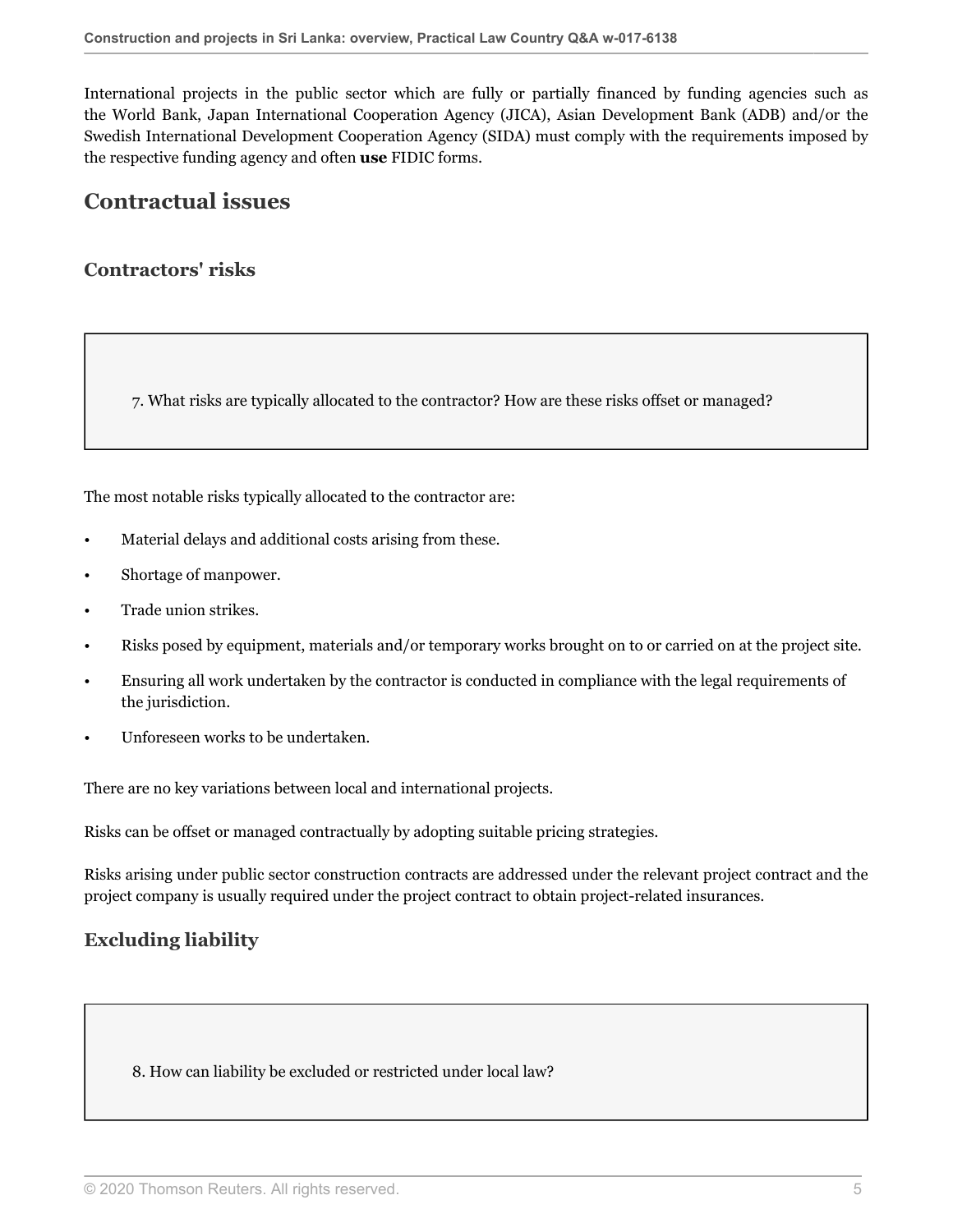Under Sri Lankan law, contractual liability can be excluded to the extent set out in the Unfair Contract Terms Act No. 27 of 1997. Parties cannot exclude or limit liability for gross negligence or for liability arising out of wilful misconduct amounting to a breach of contract or breach of duty, as these are a cause of action in tort/delict.

### **Caps on liability**

9. Do the parties usually agree a cap on liability? If yes, how is this usually fixed? What liabilities, if any, are typically not capped?

Typically, caps on liabilities arising out of technical or manufacturing faults in machinery and raw materials used are stipulated in the contracts and are capped up to the value of the contract and/or up to an agreed amount. In relation to the public sector, the 2006 Procurement Guidelines recommends that the sum agreed as damages under a contract must be reasonable and not be of a level which could be interpreted as punitive by a court of law.

### **Force majeure**

10. Are force majeure exclusions available and enforceable?

Force majeure exclusions are available and enforceable, and often used in construction contracts. For example, a contractor who is restricted/prevented from achieving project milestones due to exceptional events beyond its control, which delay supply of materials, will be assisted under a force majeure exclusion. The terms of the contract will typically address payment obligations upon the occurrence of a force majeure event.

Delays due to unforeseen events, such as pandemics, are likely to be covered by force majeure clauses in construction contracts.

11. What contractual provisions are typically negotiated to cover material delays to the project?

The common provisions negotiated to cover material delays are as follows: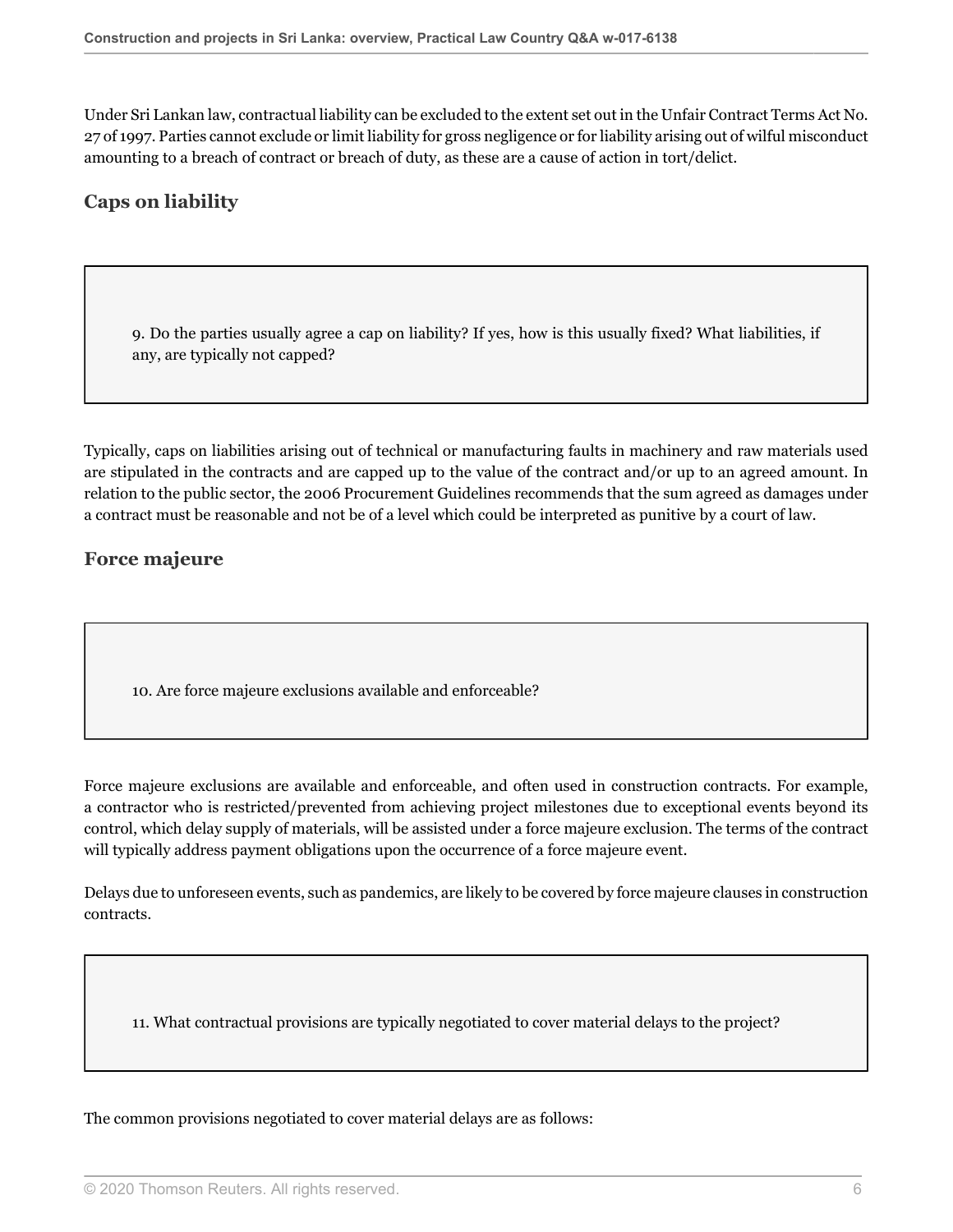- Completion of work stipulating completion dates.
- Provision of prior notice to the relevant party(ies) of any foreseeable delays.
- Adjustment of completion dates.
- Suspension of particular work(s) by the contractor and/or the project company.
- Catch-all clauses to ensure protection for the project company, its agents, and other persons to whom the project company is contractually responsible.
- Extension of time provisions for completion on evaluation of a claim for delay suffered due to an event for which the contractor is not responsible. This is subject, however, to the contractor's timely notification and prior approval of the procuring entity.
- Liquidated damages clauses for each day of delay beyond the agreed timelines for each phase of the project. Liquidated damages are enforceable provided the damages are genuine pre-estimates of the loss or damage that the procuring entity will suffer if the project is not completed by the agreed timelines.

Substantial delays can also be an event triggering termination where such delays are not caused by force majeure events.

12. What contractual provisions are typically negotiated to cover variations to the works?

Contracts typically provide for the employer's right to vary the scope, quality or quantity of works or services at any time during the period of the contract and provide the basis for these variations which must be within the approved scope of work and not amount to extra work.

Contracts provide for extensions of time on the occurrence of any variation. Contractors may also be permitted to give notice to the employer (with supporting particulars) that:

- They cannot readily obtain the supplies and/or labour for the required variations.
- The variation will reduce the safety and suitability of the works covered by the contract.
- The variation will have an adverse effect on the provision of services under the contract.

On receipt of the contractor's notice, the employer can cancel, confirm or vary the instructions given. Contracts can also provide for the contractor to vary terms in the event of a change in law. Financial conditions of the agreement will be adjusted where a variation is made.

#### **Other negotiated provisions**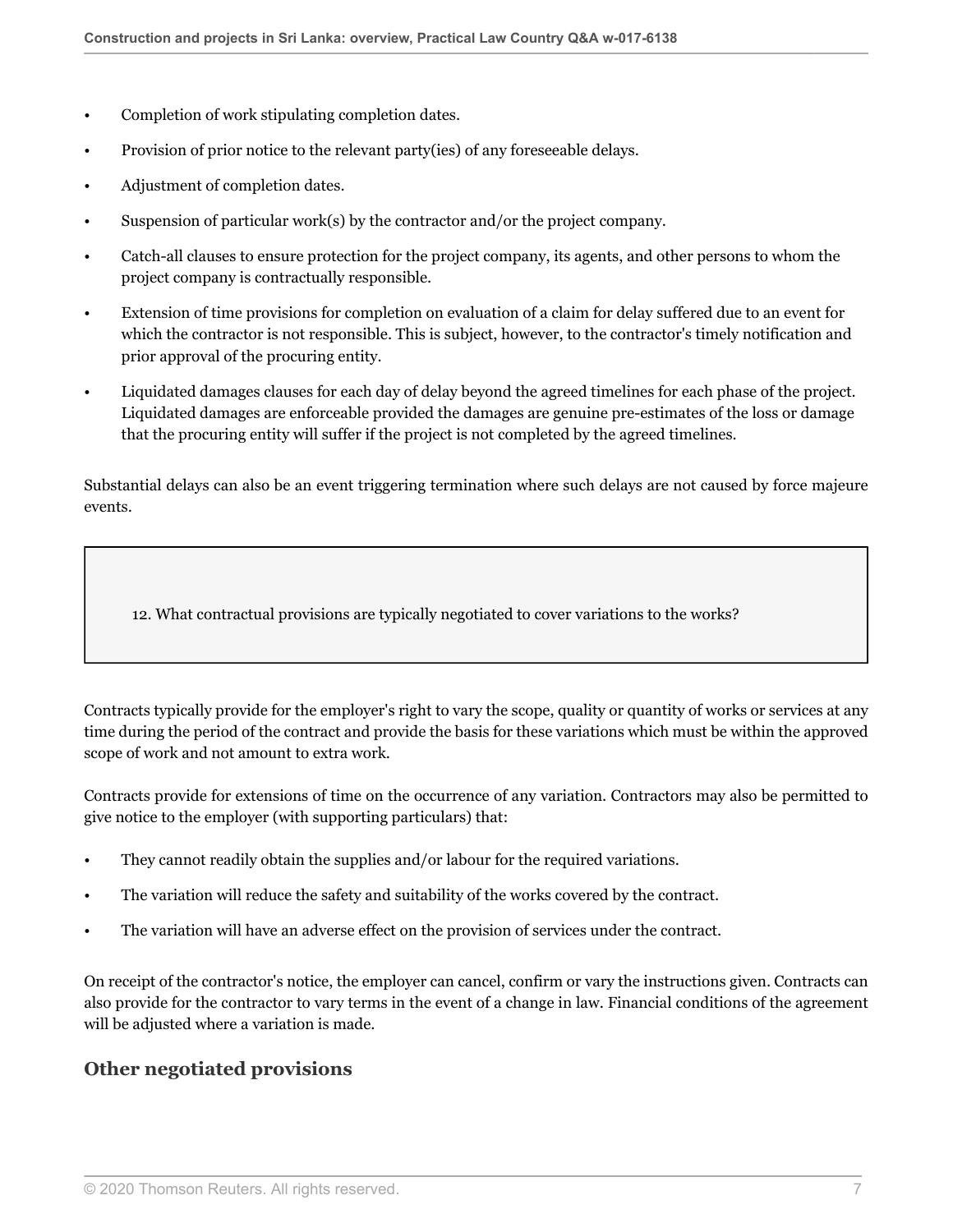13. What other contractual provisions are usually heavily negotiated by the parties?

The most heavily negotiated contractual provisions are timelines, costs, termination, default, payment terms and dispute resolution methods. However, in public sector projects, the 2006 Procurement Guidelines provide that all disputes arising out of the project contract must be governed by the Arbitration Act No. 11 of 1995 as amended (Arbitration Act) and that for foreign funded projects, dispute resolution provisions recommended by the foreign funding agency must be complied with.

### **Architects, engineers and construction professionals**

<span id="page-7-0"></span>14. How are construction professionals usually selected? Following selection, how are they formally appointed?

For both public and private sector projects, the selection of construction professionals (contractors, architects and consultants) is governed by the CID Act. Any person engaged in Identified Constructions Works under the CID Act (*see [Question 6](#page-3-0)*) must be registered with the CIDA. Construction professionals (such as, architects) generally follow the guidelines and form of contract prescribed by their respective professional body.

Foreign contractors and consultants engaged in Identified Construction Works under any GoSL project are not required to be registered with CIDA.

15. What provisions of construction professionals' appointments are most heavily negotiated? Are liabilities commonly limited or capped in construction professionals' appointments?

### **Negotiated provisions**

The most commonly negotiated terms are: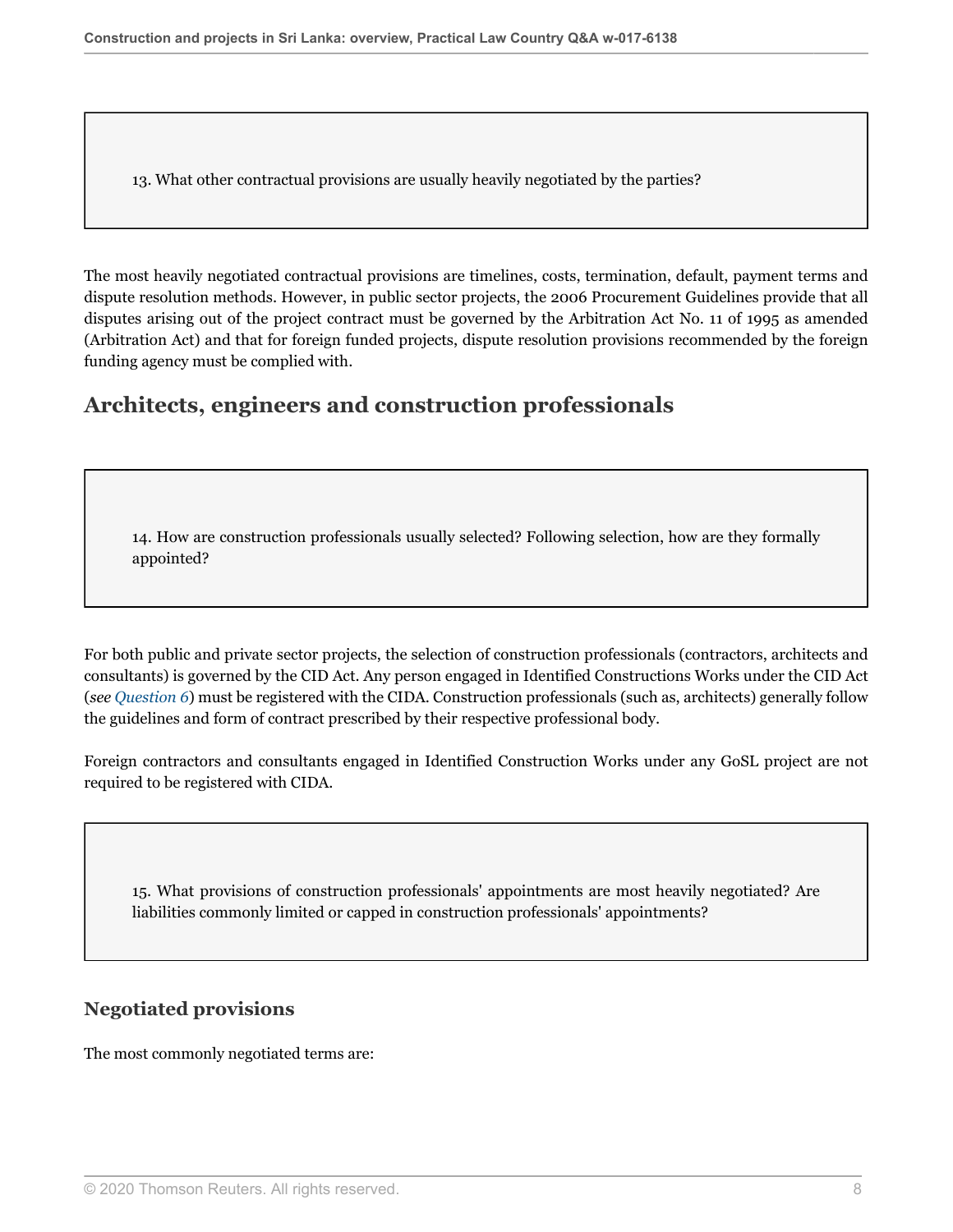- **Fees payable to construction professionals**. The various professional bodies issue regulatory guidelines about fees payable to professionals. However, in practice and depending on the scale and nature of the project these are not always followed.
- **Quality of work**. Architects, engineers, civil contractors, sub-contractors, mechanical engineers and so on are governed by the guidelines and rules of the relevant professional body (for example, the Sri Lanka Institute of Architects provides guidelines on architects' qualifications and the code of conduct to be adhered to when acting in a professional capacity). Therefore, these professionals must be appointed in accordance with these guidelines.
- **Timelines for completion of construction projects**. It is crucial to negotiate the approximate timelines for completion of construction. In Sri Lanka, these are generally the most heavily negotiated terms as construction projects are constantly prone to delays. Breach of time restraints must be additionally included in dispute resolution clauses of the contracts.
- **IP rights of the parties.**
- **Confidentiality of the construction professionals.**
- **Caps on liabilities of construction professionals.**

### **Liability**

Professionals are liable under the common law principle of delict/tort and, therefore, the responsibility and duty of care vests with the professional and cannot be contracted out of (*see [Question 14](#page-7-0))*.

### **Payment for construction work**

16. What are the usual methods of payment for construction work? Are there ways for the contractor and consultants to secure payment or mitigate risks of non-payment under local law?

### **Methods of payment**

There is no statutory procedure for payment to contractors. Payments can be calculated on a measure and pay basis or as a lump sum as contracted between the parties.

#### **Securing payment**

Contractors can resort to contractual protections, performance bonds and guarantees. Contractors are typically not allowed to take contractor's lien over the project assets or project site and are responsible for ensuring that all equipment and materials used are free from any lien, conditional sales contract and so on.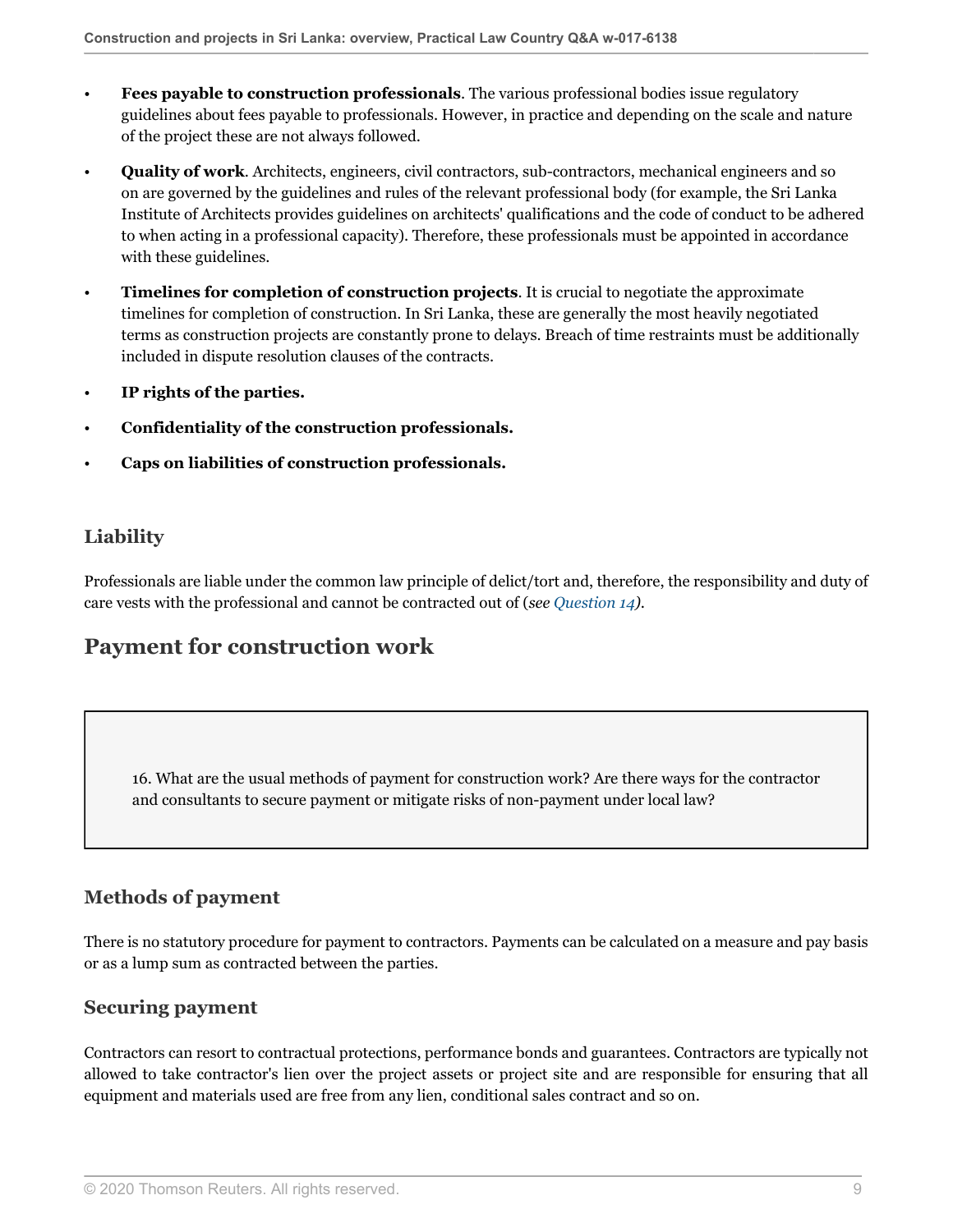### **Subcontractors**

17. How do the parties typically manage their relationships with subcontractors?

Typically, the main contractor manages the sub-contractors engaged by it. An employer normally requires a main contractor to warrant that they negotiate with the sub-contractors in good faith to obtain commercially reasonable remedies including warranties, performance guarantees and liquidated damages from the sub-contractors.

The employer can also require the main contractor to assign warranties, performance guarantees and liquidated damages provisions contained in the sub-contracts to the employer to the extent necessary and is permitted to assign the same under sub-contracts in given circumstances.

# **Licensing**

<span id="page-9-0"></span>18. What licences and other consents must contractors and construction professionals have to carry out local construction work? Are there any specific licensing requirements for international contractors and construction professionals?

All domestic contractors and construction professionals and foreign consultants engaged in Identified Construction Works must have the appropriate and valid CIDA registration except for foreign contractors and consultants engaged in Identified Construction Works of GoSL projects (*see [Question 14](#page-7-0)*). Other requirements are set out by the relevant institutions relating to the construction professional(s).

19. What licences and other consents must a project obtain?

### **Before**

Licences that must be obtained before construction commences include: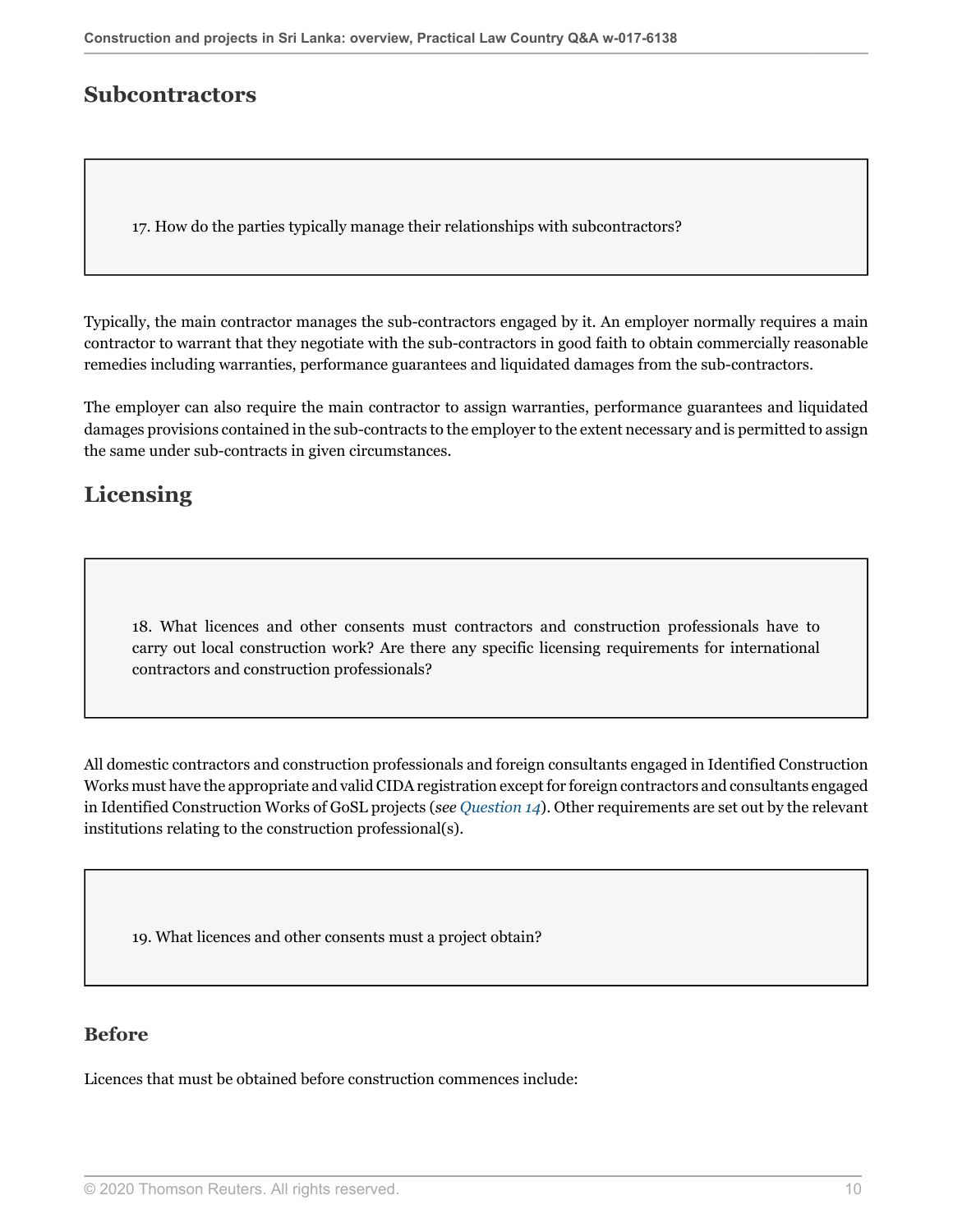- Preliminary planning clearances for development activities and development permits for multipurpose development activities, change of use, development of low-lying lands and paddy lands, and other licences, approvals and clearances from the Urban Development Authority.
- Environmental Impact Assessment/Environmental Protection Licences from the Central Environmental Authority.
- Required approvals from the Road Development Authority.
- Approvals from the Sri Lanka Land Reclamation and Development Corporation.
- Fire/drainage/water/sewage and storm water connection clearances.
- Relevant local authority approvals, including the approval of the Building Plan, which may be required depending on the nature, scale and type of construction work undertaken.

Consents, approval and permits from the following authorities may be required depending on the nature and location of the project:

- Coast Conservation Department.
- Department of Forest Conservation.
- Department of Wildlife Conservation of Sri Lanka.
- Department of Archaeology.
- Sri Lanka Tourism Development Authority.

### **During**

No licences are required specifically during the project unless any consent, permit or approval obtained before the commencement of the project is issued subject to particular conditions that require an inspection during the construction.

### **On completion**

A certificate of conformity from the relevant local authority and any additional licences required for specific requirements of the project may be required at completion.

### **Projects insurance**

20. What types of insurance must be maintained by law? Are other non-compulsory types of insurance maintained under contract?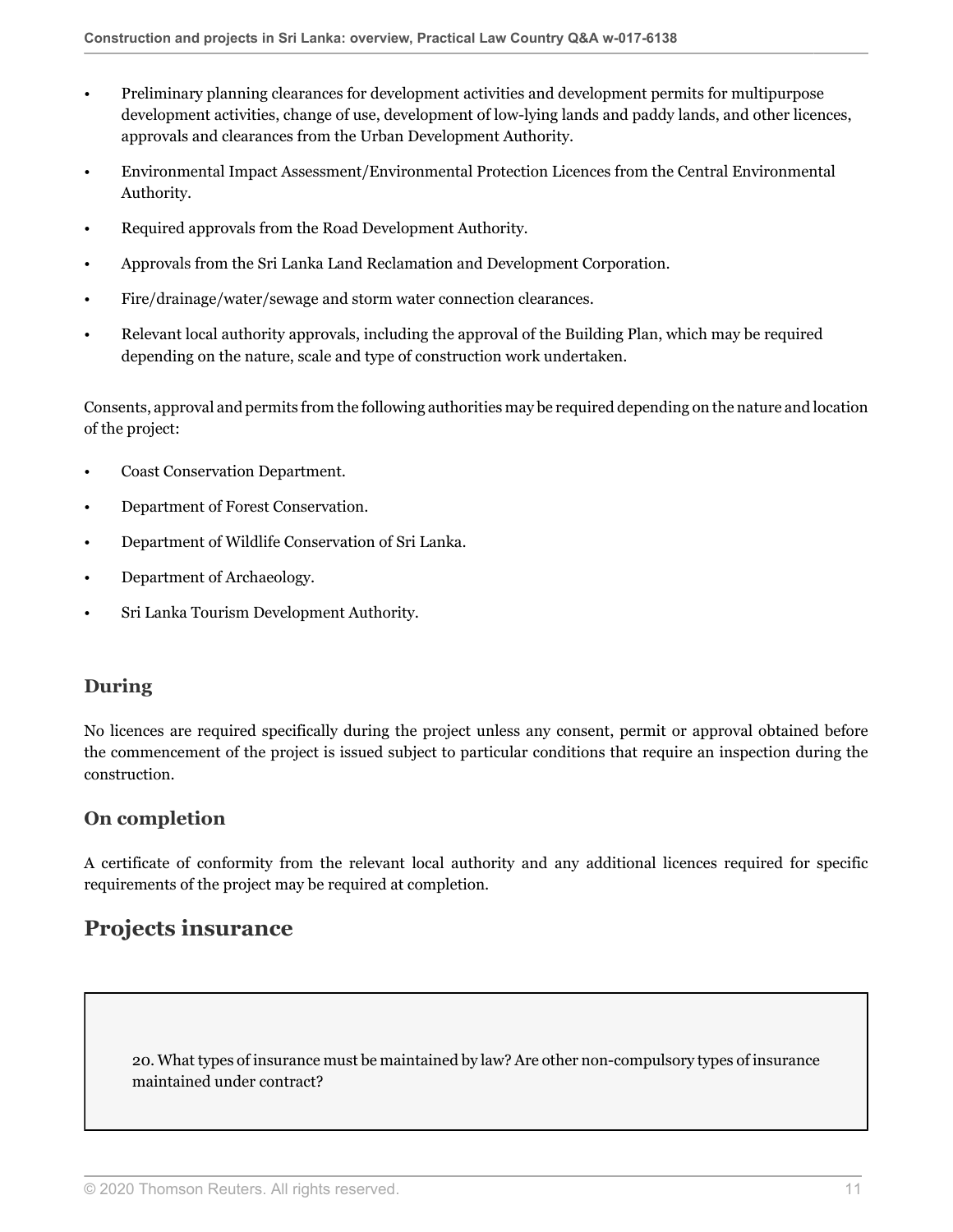### **Compulsory insurance**

It is mandatory for the contractor to obtain workmen's compensation policies under the Workmen's Compensation Act No. 31 of 1957 as amended. In addition, all insurance policies required are stipulated in the Standard Bidding Documents published by CIDA. The compulsory and non-compulsory insurance policies vary depending on the type of construction undertaken.

The compulsory insurance policies for public sector contracts are exhaustively set out in the project document and usually include insurance of project assets, builder's all risk insurance, workmen's compensation insurance and third-party liability insurance and insurance in relation to environmental liabilities.

### **Non-compulsory insurance**

The following types of insurance may be obtained by an employer:

- Commercial general liability.
- Professional liability.
- Vehicle insurance.

Where the employer is also the contractor, Contractors All Risk (CAR) policy is commonly resorted to.

Additional insurance policies that may be considered are in the Standard Bidding Documents published by CIDA.

### **Employment laws**

21. What are the main requirements for hiring local and foreign workers?

### **Local workers**

There are no authorisations required and qualifications for an employee will vary depending on their job role and specifications.

### **Foreign workers**

Foreign workers employed in a project will require work permits.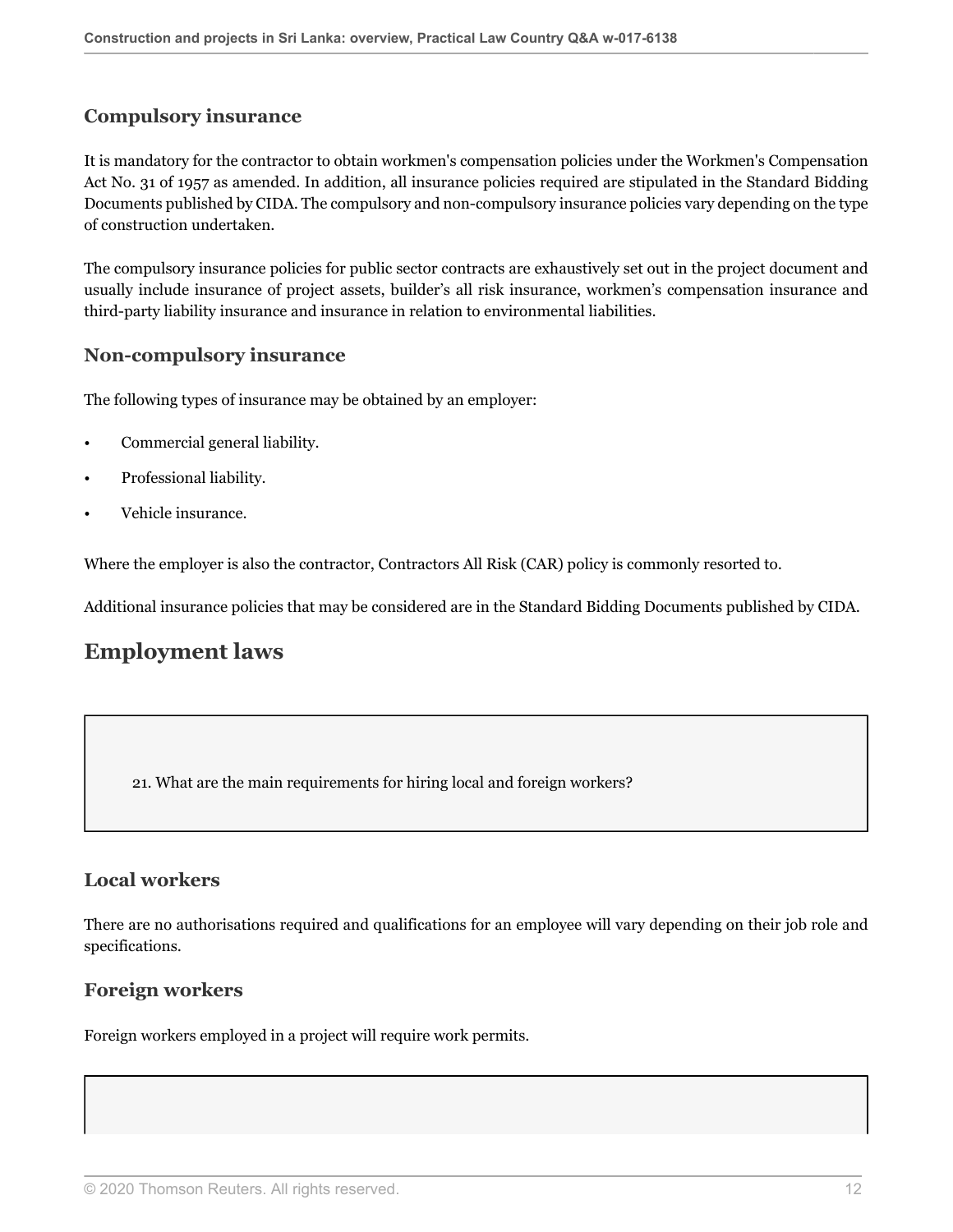22. Which employment laws are relevant to projects?

The employment laws relevant to projects are the:

- Shop and Office Act No. 15 of 1954 as amended: provides for regulation of employment, hours of work, maternity benefits, health and comfort of employees, remuneration and other related matters.
- Wages Boards Ordinance No. 27 of 1941 as amended: regulates wages and other emoluments of employed persons through wages boards for identified industries.
- Employees' Provident Fund Act No. 15 of 1958 as amended: provides for superannuation benefits of employees contributed both by the employees and employer for certain categories of employees.
- Employees' Trust Fund Act No. of 1980 as amended: provides for superannuation benefits of employees' to be paid by an employer.
- National Minimum Wage Act No. 3 of 2016: provides for payment of a national minimum wage by employers to workers.
- Factories Ordinance No. 45 of 1942 as amended: contains provisions (among others) relating to safety and welfare of workers in places of employment (including construction sites).
- Employees' Holidays Act No. 6 of 1959 as amended: provides for the holiday entitlement for certain classes of employees.

23. Must an employer pay statutory redundancy or other payments at the end of a project? Are all employees eligible?

There is no requirement for an employer to pay statutory redundancy or other payments at the end of a project.

# **Health and safety**

24. Which health and safety laws apply to projects?

The Factories Ordinance No. 45 of 1942 as amended provides among others that: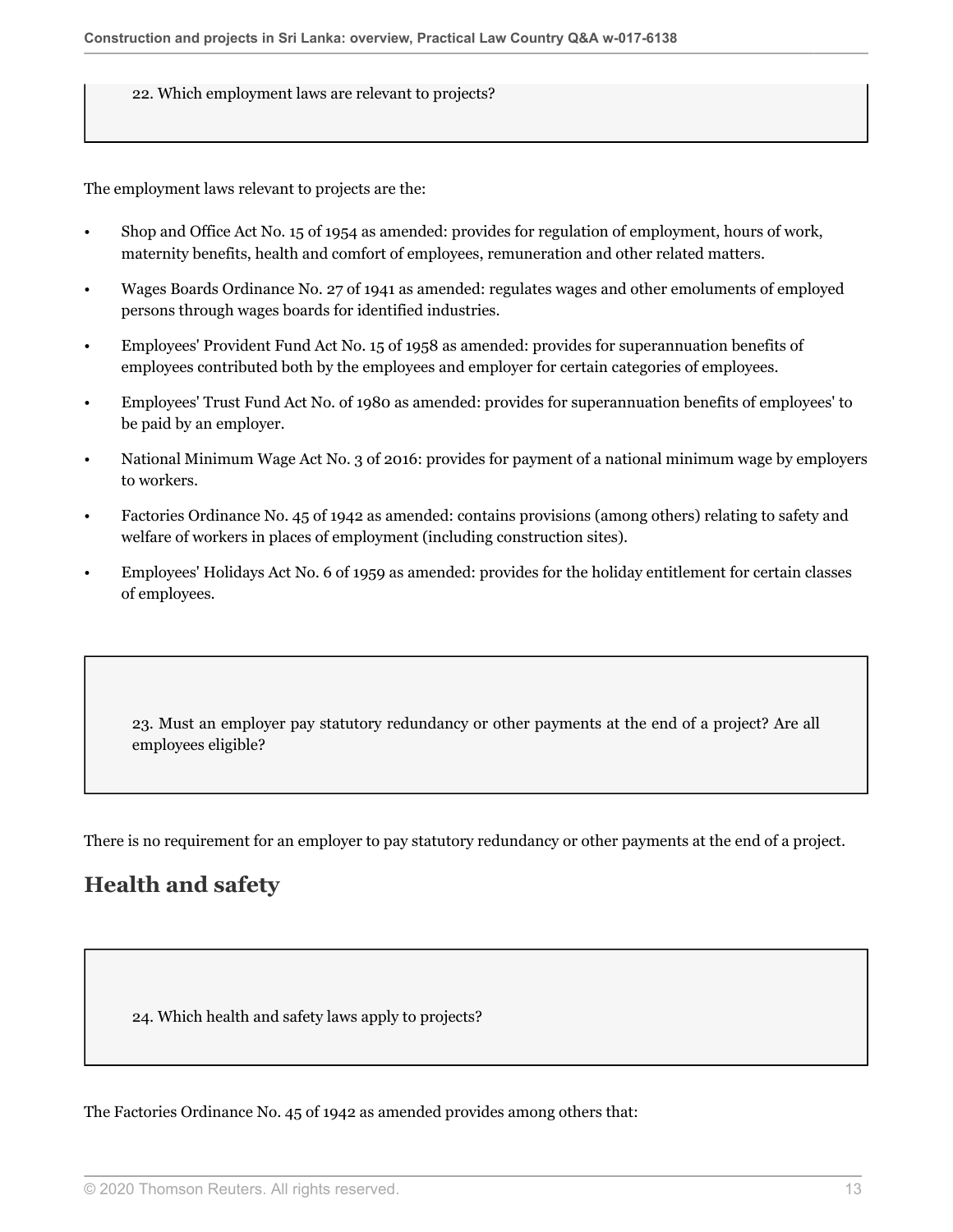- All machinery, equipment and electrical installations must be safe;
- Machinery must have protective covers.
- Gas, smoke, fumes, dust, vapour must be let out of the premises.
- Machine sounds and shocks must be reduced.
- First-aid kits and firefighting equipment must be readily available.
- Good drinking water should must **–**be available.
- Workers are required to be provided with safety head, body, feet, nose and eye protections as necessary.

Any employee who sustains injuries due to a breach of the obligations set out above will be entitled to compensation pursuant to the Workmen's Compensation Ordinance No. 19 of 1934 as amended.

# **Environmental issues**

25. Which local laws regulate projects' effects on the environment?

### <span id="page-13-0"></span>**Air and water**

The relevant laws relating to the protection of air and water quality are the National Environmental Act No. 47 of 1980 as amended (NEA) and the National Environmental (Procedure for Approval of Projects) Regulations No. 1 of 1993 (NEA Regulations 1993).

Development activities often constitute "Prescribed Projects" based on the location and magnitude of the project, as set out under Extraordinary Gazette Nos. 772/22 dated 24.06.1993, No 859/14 dated 16.02.1995 and No. 1104/22 dated 27.10.1999 and must be approved in accordance with the NEA Regulations 1993.

The approval process requires the project proponent to carry out an Initial Environmental Examination (where the environmental impact is not significant) or an Environmental Impact Assessment (EIA) (where the environmental impact is likely to be significant and a detailed study is required).

The relevant project approving agency (that is, the relevant Ministry/public sector authority, in whose purview the project lies) will grant the environmental clearance with the concurrence of the Central Environmental Authority (CEA). Such environmental clearances generally address protective measures to be taken by the licensee to prevent/ minimise air and water pollution.

### <span id="page-13-1"></span>**Waste**

The relevant laws relating to waste management are the NEA and the National Environmental (Protection and Quality) Regulations No. 1 of 2008 set out in the Extraordinary Gazette Notification No. 1534/18 dated 01.02.2008.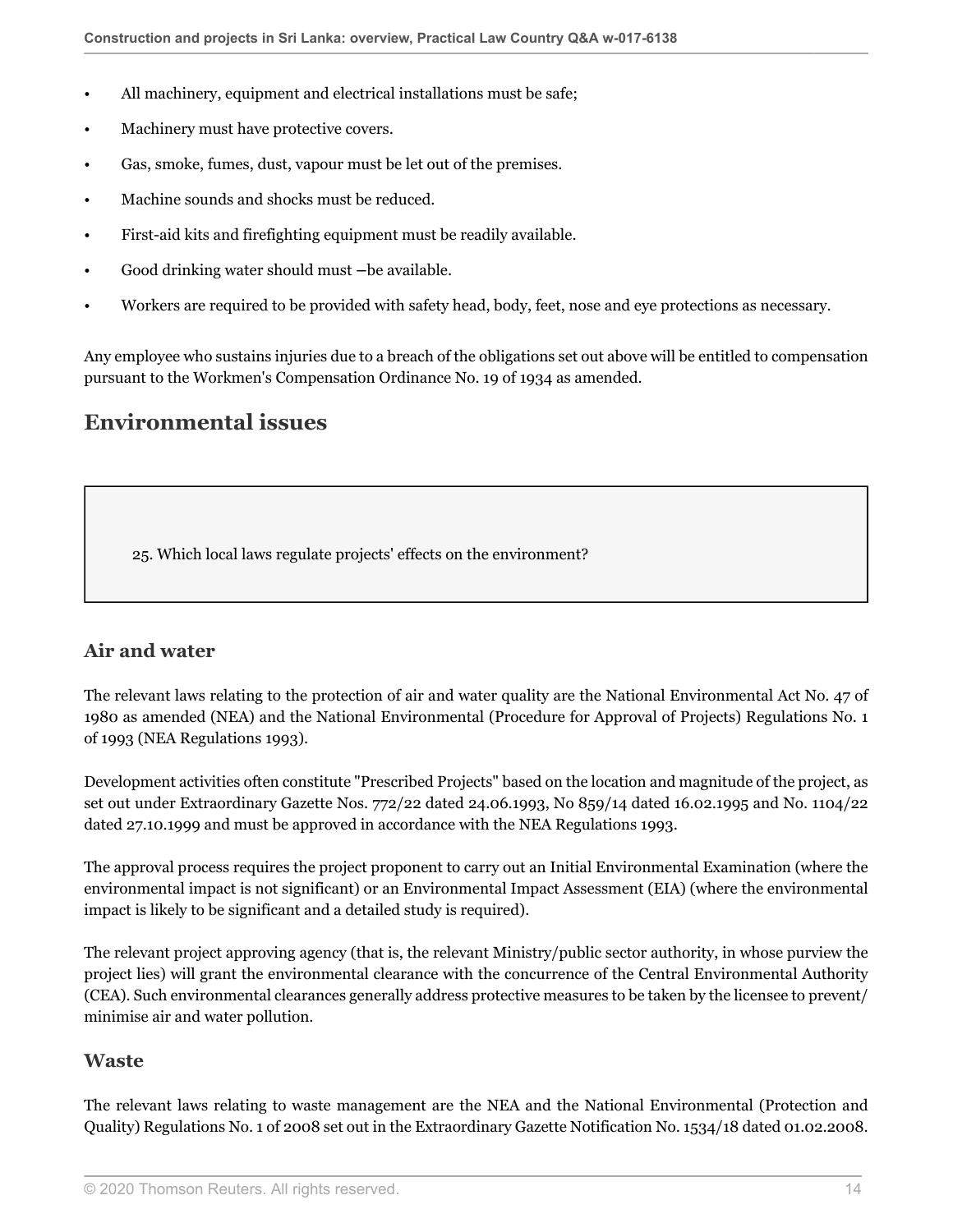If the project generates "Scheduled Waste" (defined to include asbestos waste), the generation, collection, transport, storage and disposal of the Scheduled Waste must be carried out under the authority of a Scheduled Waste Management License obtained from the CEA

### **Environmental impact assessments (EIAs)**

EIAs must be carried out if the project constitutes a "Prescribed Project" in terms of the NEA and NEA Regulations 1993, based on its location and magnitude, *see above, [Air and water](#page-13-0)*.

Prescribed Projects include the following:

Housing and building integrated multi development activities consisting of housing, industry, commercial infrastructure covering a land area exceeding ten hectares.

Construction of all commercial buildings as defined by the Urban Development Authority Law No. 41 of 1978 and the construction of dwelling housing units, irrespective of the magnitude and location.

Construction of ports, railways, national and provincial highways and so on.

Requisite environmental clearance will be granted by the project approving agency (*see above, [Waste](#page-13-1)*) with the concurrence of the CEA.

### **Sustainable development**

The United Nations Sustainable Development Goals are ratified by Sri Lanka. However, there are no specific local laws relating to the above.

26. Do new buildings need to meet carbon emissions or climate change targets?

Sri Lanka has ratified the Kyoto Protocol and Paris Agreement.

There are no specific laws regulating carbon emissions or climate change targets. Matters relating to climate change the Ministry of Environment through the Climate Change Secretariat.

# **Prohibiting corrupt practices**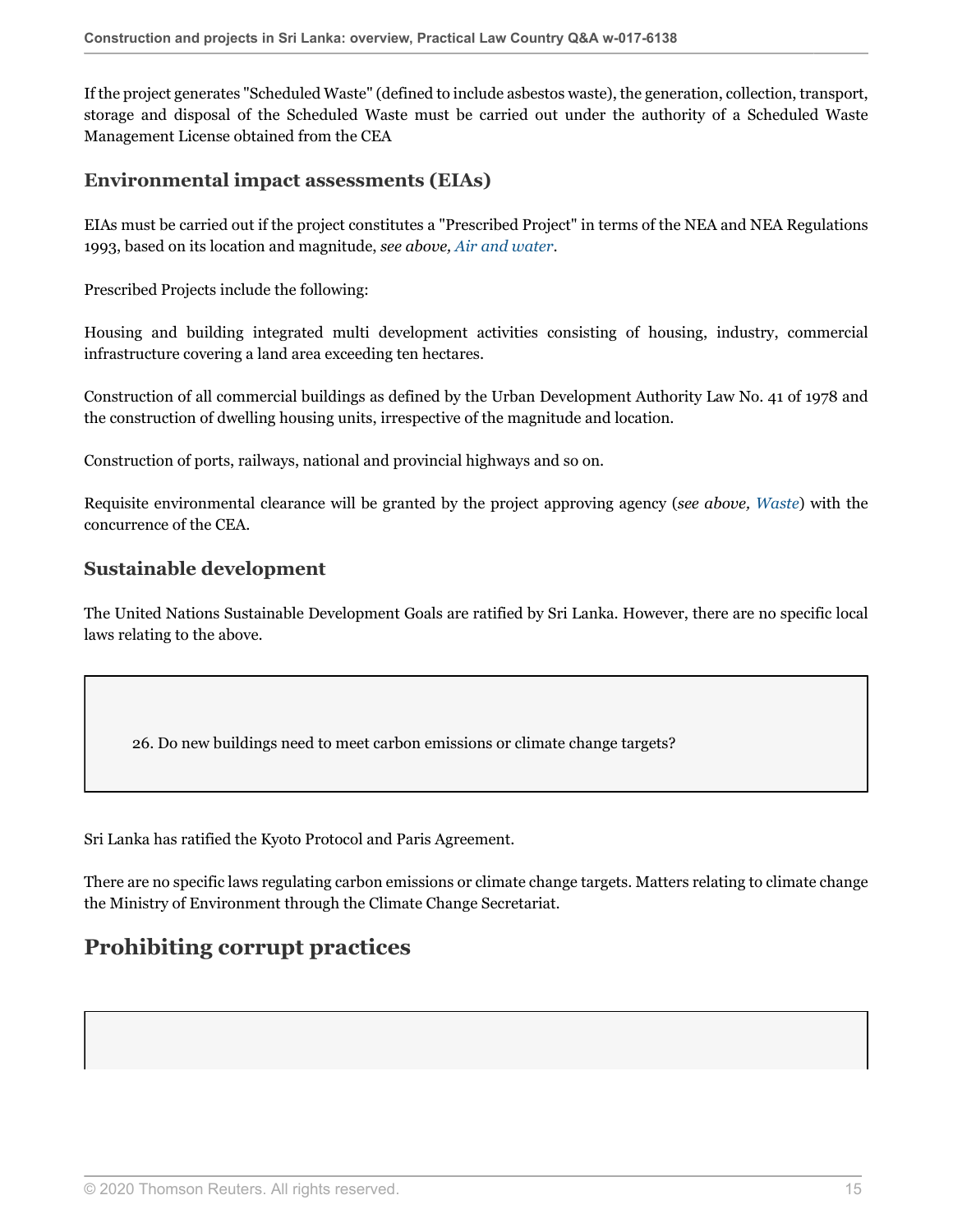27. Are there any rules prohibiting corrupt business practices and bribery (particularly any rules targeting the projects sector)? What are the applicable civil or criminal penalties?

### **Rules**

The 2006 Procurement Guidelines stipulate that officials involved in procurement must not abuse their powers to derive a material benefit to themselves, their close family or their business.

The Bribery Act No. 8 of 1973 as amended (Bribery Act) prohibits bribery and corruption of public officers, who include members of parliament and every employee of the GoSL. Offering bribes to public officers as rewards for procuring or using influence in relation to contracts is specifically prohibited.

### **Penalties**

A person who offers bribes to public officers as rewards for procuring or using influence in relation to contracts with the GoSL can be held liable for a term of rigorous imprisonment of up to seven years and a fine of up to LKR5,000. Therefore, bribery includes both civil and criminal penalties.

# **Bankruptcy or insolvency**

28. What rights do the client and funder have on the contractor's bankruptcy or insolvency?

On the contractor's bankruptcy or insolvency, the other party has the right to terminate the contract(s) and any other rights which may have been contractually agreed for these circumstances.

# **Public private partnerships**

29. Are public private partnerships (PPPs) common in local construction projects? If so, which sectors commonly use PPPs?

PPPs are common in local construction projects in the power and energy sector, rail and transport systems and ports.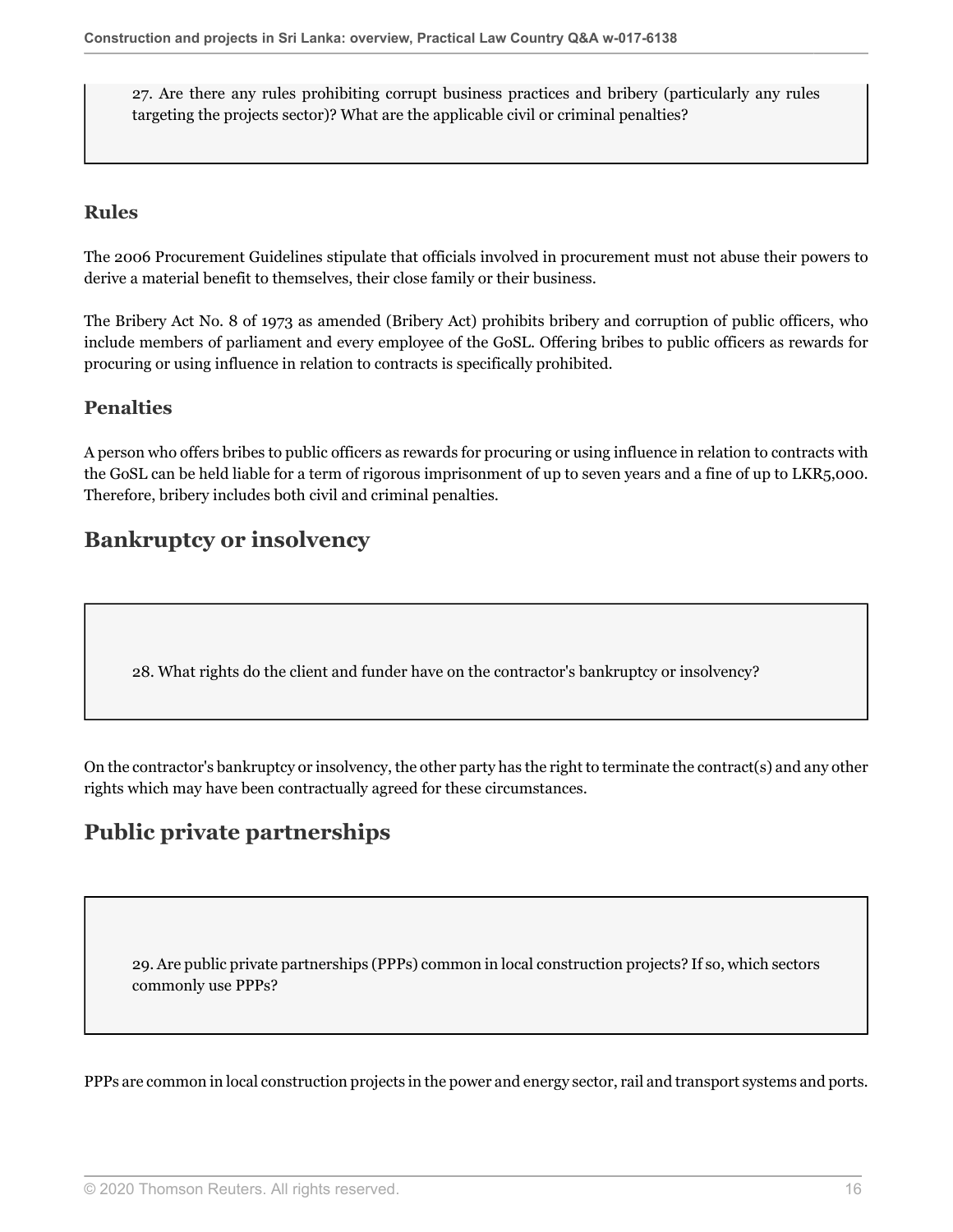30. What local laws apply to public private partnerships (PPPs)?

PPPs are regulated by the 1998 Procurement Guidelines, which are issued by the Ministry of Finance and Planning (MoF) and administered by the National Agency for Public Private Partnerships (NAPPP).

31. What is the typical procurement or tender process in a public private partnership (PPP) transaction? Does the government or another body publish standard forms of PPP project agreements and related contracts?

The main stages of the procurement process are typically:

- Preliminary screening of the proposed project: the line ministry to prepare a financial and technical viability report in consultation with NAPPP. The project must be approved by the MoF. On approval, the line ministry presents a Cabinet Memorandum, seeks approval of the Cabinet and appoints a negotiating committee (CANC).
- The line ministry requests the MoF to appoint a project committee (PC).
- Procurement: the line ministry must solicit proposals from the private sector on the basis of international competitive bidding for the award of the project, through publication of a request for proposals (RFP).
- RFP: the PC must prepare an RFP containing:
	- the criteria for assessing the technical and financial viability of the project;
	- details of specifications;
	- the models of relevant agreements, as determined on a case-by-case basis (Project Agreements);
	- environmental data and information;
	- any other relevant information.
- Bids: the timeline for submission of bids will be normally three months. Bids must be evaluated by the PC in three stages, in accordance with the requirements set out in 1998 Guidelines.
- Assessment of the adequacy of the proposal.
- Assessment of the responsiveness of the bid to the requirements of RFP.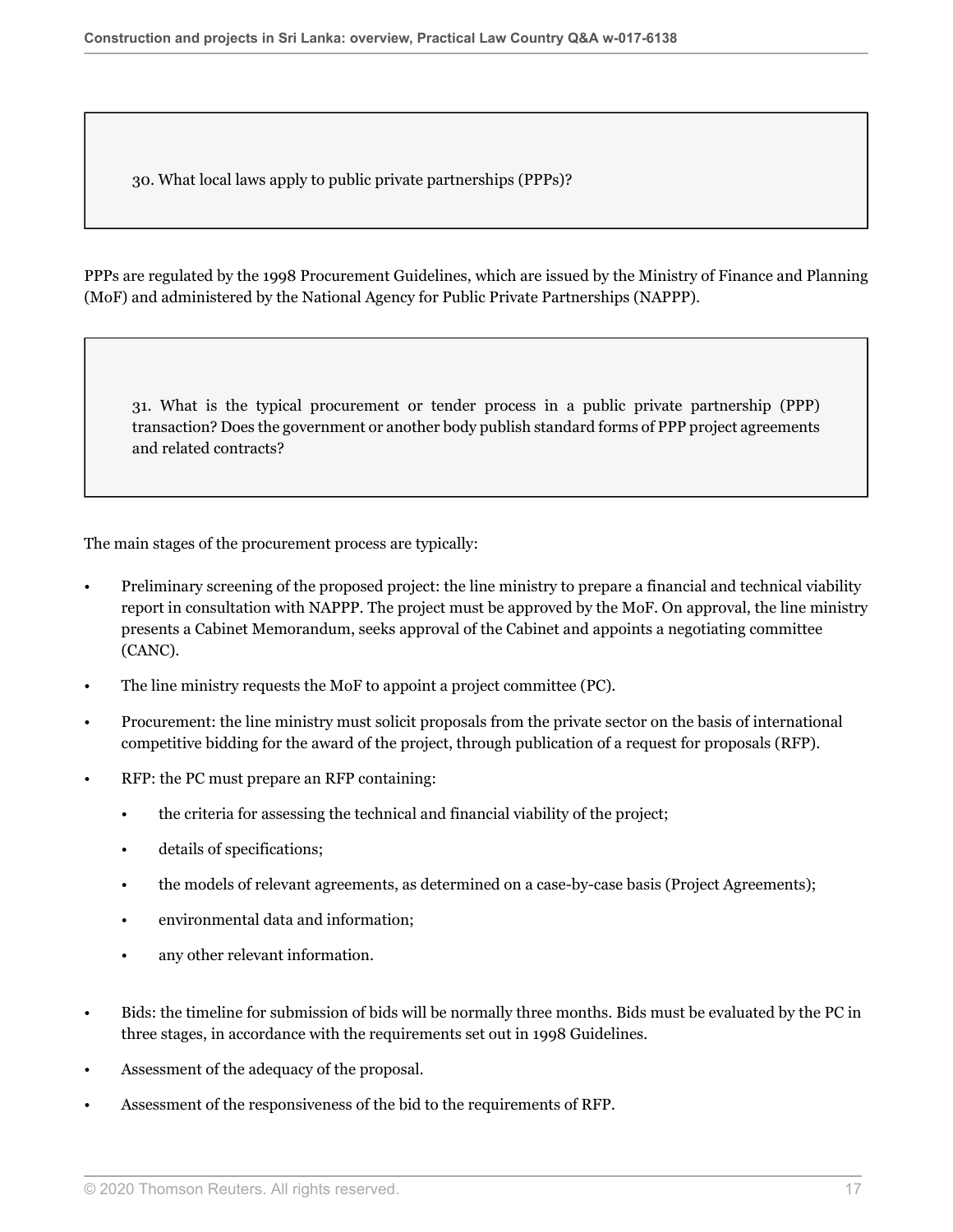- Evaluation of bids to rank competing bids on clear and objectively verifiable criteria.
- Bids which are responsive must be evaluated though technical, financial and cost screening. CANC will conduct final negotiations with the selected bidder.
- On completion of negotiations, a Letter of Intent (LOI) must be issued to the successful bidder. The successful bidder is required, among other things, to establish the project company during the said exclusivity period and submit a Performance Guarantee as required under the 1998 Procurement Guidelines and as stipulated in RFP.
- Contractual documents: the time between issuance of RFP to signing of the Project Agreements is limited to 12 months, unless extended with the approval of the Cabinet.

### **Dispute resolution**

32. Which are the most common formal dispute resolution methods used? Which courts and arbitration organisations deal with construction disputes?

### **Formal dispute resolution methods**

Courts of law functioning under the Ministry of Justice and arbitration tribunals governed by the Arbitration Act No. 11 of 1995 are the available formal methods of dispute resolution.

### **Courts and arbitration organisations**

Construction contracts typically provide for dispute resolution by relevant professional bodies. For example, CIDA requires that disputes be resolved by means of adjudication, and if no resolution is arrived at, parties can refer the matter to arbitration. Depending on the dispute resolution clauses of the contract, the relevant method will be adopted. In the event of a continuing dispute, parties may have recourse to the courts of law.

If the contract permits direct recourse to litigation, the competent courts are as follows:

- For matters less than LKR20 million: District Court.
- For matters valued at more than LKR20 million: Commercial High Court of Colombo.
- Appeals are heard in the Court of Appeal and can be further appealed to the Supreme Court.

Construction contracts typically stipulate the centre for arbitration (either in Sri Lanka or overseas) to be used and the governing law and arbitration rules to be followed (for example, the rules of UNICITRAL arbitration, Singapore International Arbitration Centre, International Chamber of Commerce, International Court of Arbitration). Where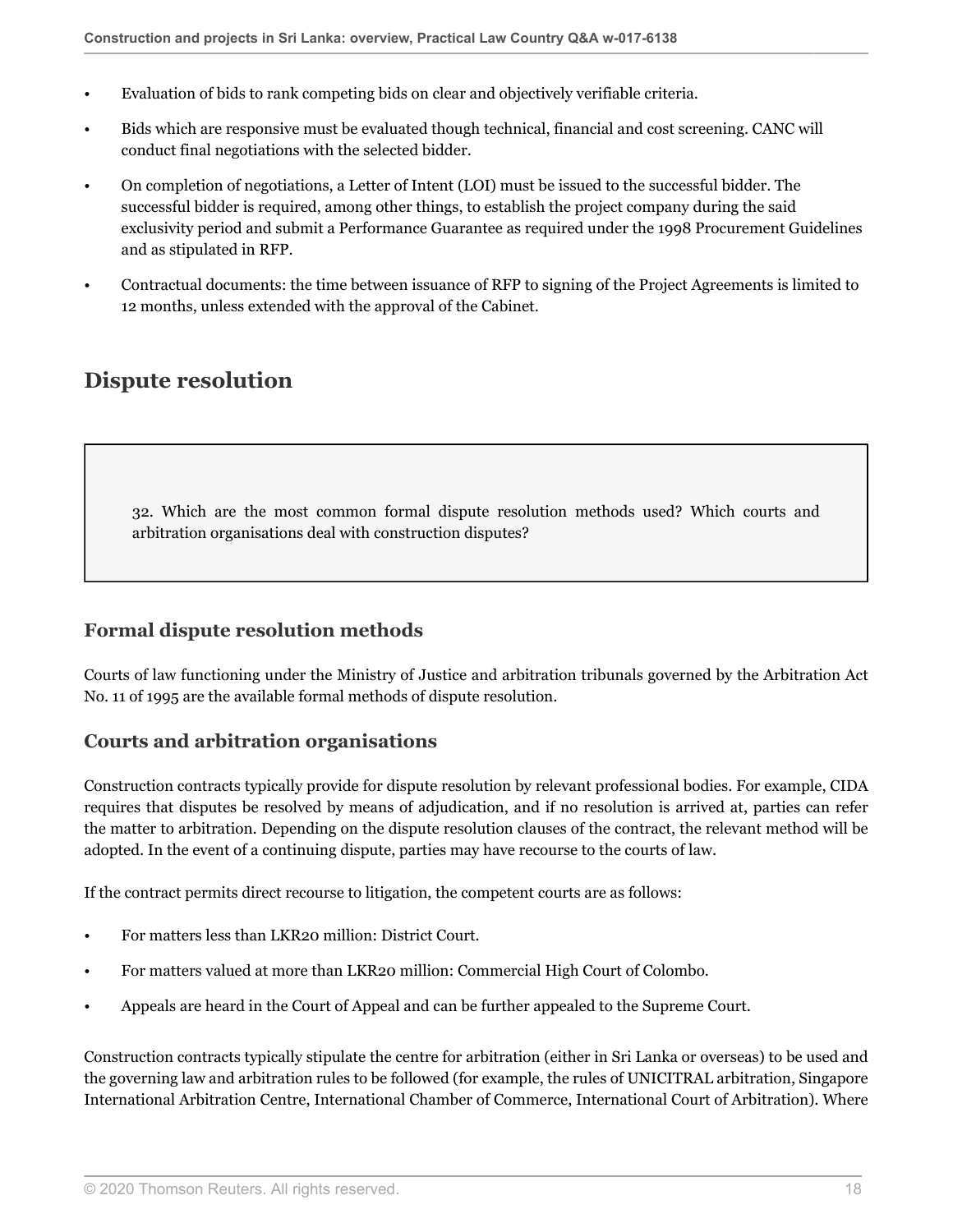construction contracts are silent about the applicable rules, these are decided by the parties to the construction contract.

The main arbitration centres are the Sri Lanka National Arbitration Centre and the Institute for the Development of Commercial Law Practice (ICLP) Arbitration Centre.

The websites for the above are as follows:

- Sri Lanka National Arbitration Centre: *[www.https://slnarbcentre.com](http://www.https://slnarbcentre.com)*.
- ICLP Arbitration Centre: *[www.iclparbitrationcentre.com](http://www.iclparbitrationcentre.com)*.

33. What are the most commonly used alternative dispute resolution (ADR) methods?

The most commonly used ADR in construction contracts include adjudication by dispute boards and expert determination.

#### **Tax**

34. What are the main tax issues arising on projects?

If the construction company is incorporated in Sri Lanka the company is liable to pay the following taxes:

- Corporate income tax:
	- for companies: 24% (the standard rate);
	- profits and income of a company from construction works: 14%.
- Withholding tax when making reportable payments (investment income such as interests, royalties and service payments) are as follows:
	- payments to resident persons are not subject to withholding tax. However, an advance income tax on regular fixed payments such as interest and rent can be deducted by the payer, on the request and declaration made by the recipient. The relevant guideline on such deductions are yet to be published by the Department of Inland Revenue;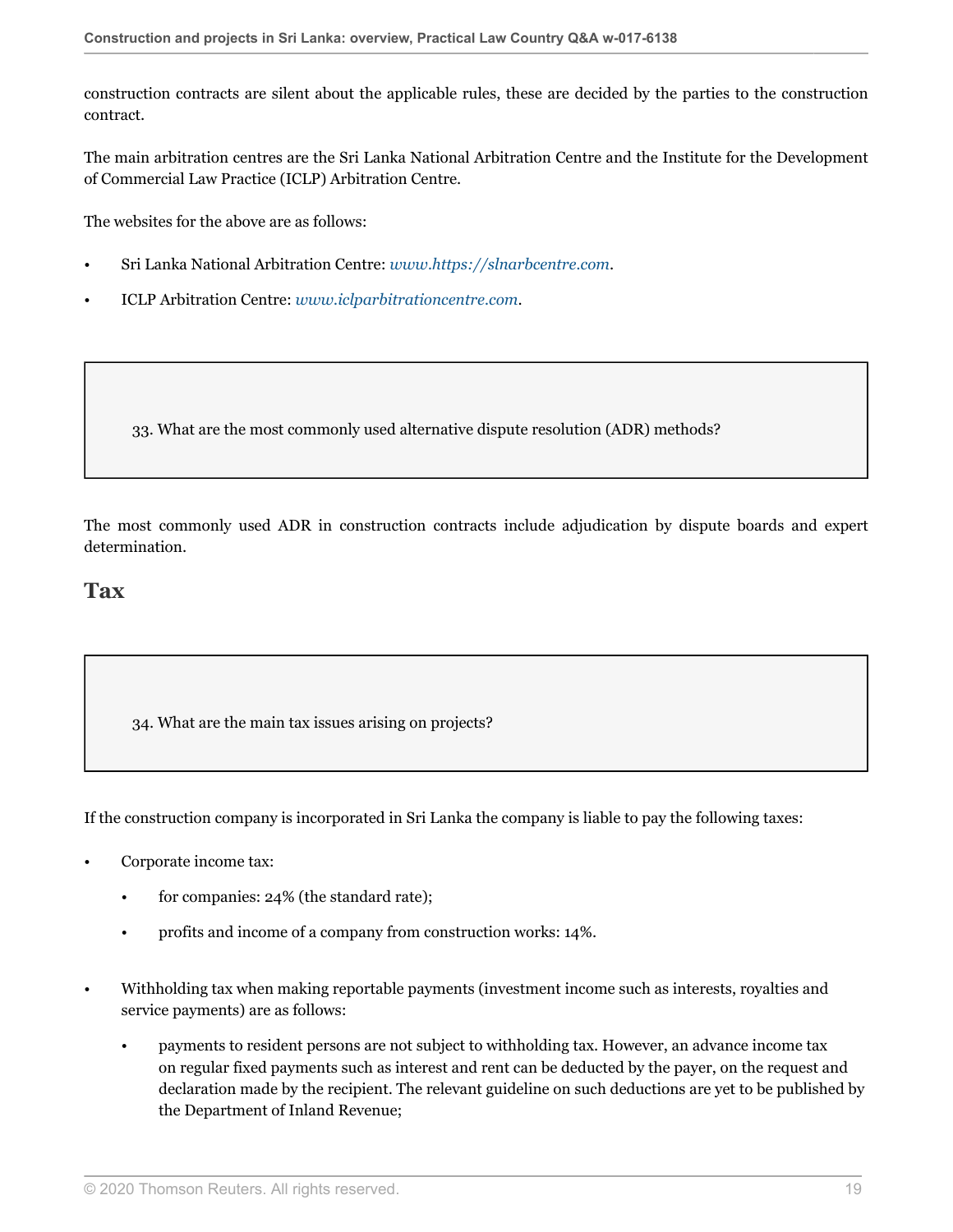• payments (except dividends to non-resident persons) are subject to withholding tax at following rates, subject to the exemptions and the Double Taxation Avoidance Treaty entered into between Sri Lanka and country of residence of recipient, if any:

interest: 5%

payments in relation to land, sea or air transportation or telecommunication services: 2%

any other payments: 14%

Sales taxes (VAT): standard rate is 8%, subject to exemptions.

35. Are any methods commonly used to mitigate tax liability on projects? Are there any tax incentives to carry out regeneration projects?

### **Mitigating tax**

The services in terms of a construction project in the private sector (except technical services), which can be completed offshore (such as relevant designs, blueprints, 3D interior models and so on) will not be subject to income tax in Sri Lanka.

### **Tax incentives**

Certain tax incentives are provided to construction projects investing in assets deemed depreciable under the Inland Revenue Act No. 24 of 2017, for example:

- Capital allowance of 100% on expenses incurred by a person on depreciable assets (other than intangible assets) during a year of assessment if the total expenses incurred (used in a part of Sri Lanka other than the Northern Province) is greater than USD3 million but less than USD100 million.
- Capital allowance of 150% on expenses incurred by a person on depreciable assets (other than intangible assets) during a year of assessment if the total expenses incurred (used in a part of Sri Lanka other than the Northern Province) exceeds USD100 million.
- Capital allowance of 200% of the expenses incurred by a person on depreciable assets (other than intangible assets) during a year of assessment if the total expenses incurred that are used in the Northern Province of Sri Lanka exceeds USD3 million.

### **Other requirements for international contractors**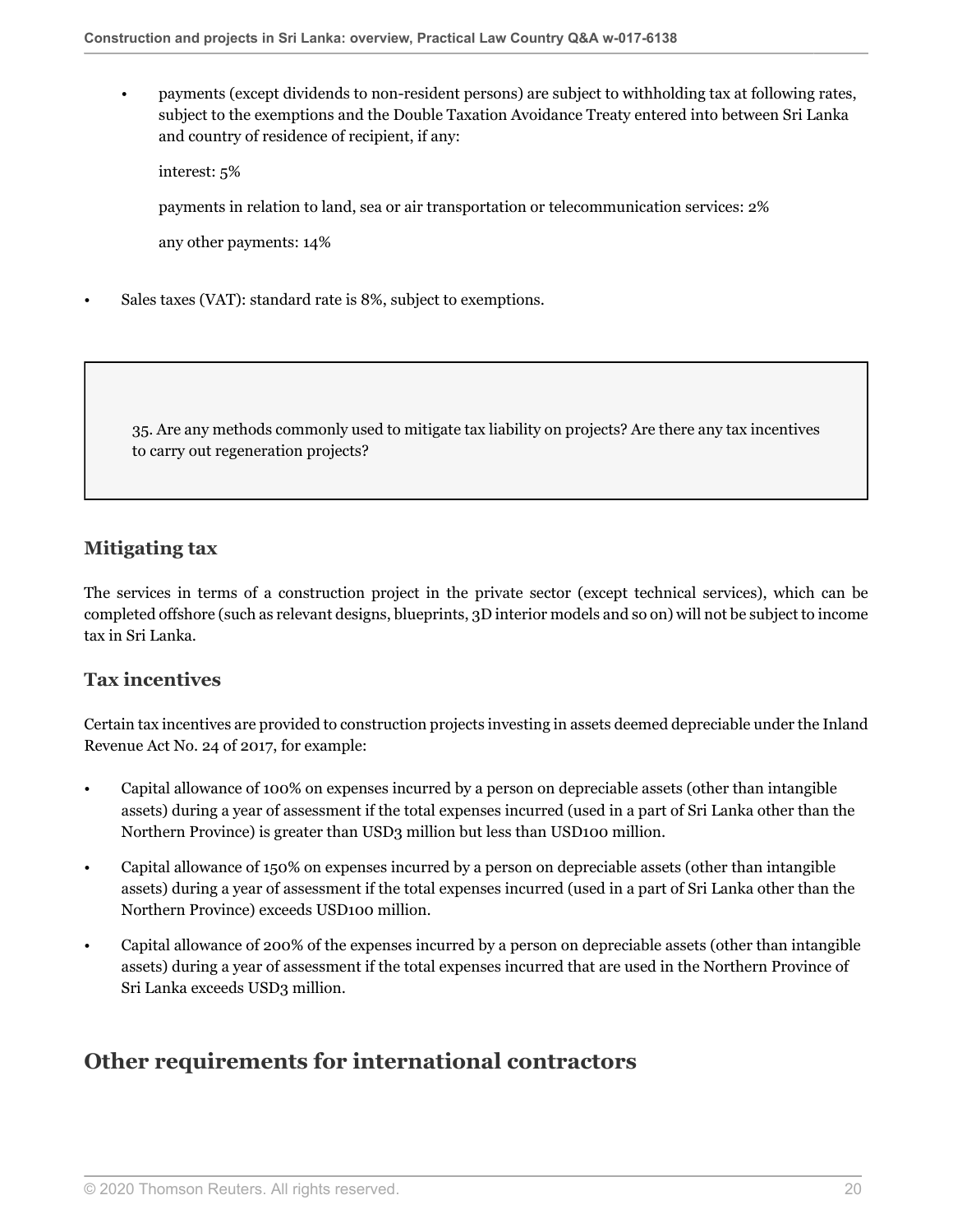36. Are there any specific requirements that international contractors or construction professionals must comply with?

See *[Question 18](#page-9-0).*

### **Reform**

37. Are there any proposals to reform construction and projects law?

Proposals to introduce new guidelines for solicited and unsolicited infrastructure projects developed by private sector investors are ongoing.

**Contributor profiles**

**Savantha De Saram, Senior Partner**

**D.L. & F. De Saram T** +94 11 269 5782

**F** +94 11 269 5410

**E** *[savantha@desaram.com](mailto:savantha@desaram.com)*

**W** *[www.desaram.com](http://www.desaram.com)*

**Professional qualifications.**Attorney-at-Law of the Supreme Court of the Democratic Socialist Republic of Sri Lanka (1999); Barrister-at-Law – England and Wales (1998), Lincoln's Inn

**Areas of practice.** Corporate and commercial; project finance and infrastructure; securitisation; information technology; admiralty, shipping and international trade.

**Languages.** English, Sinhala